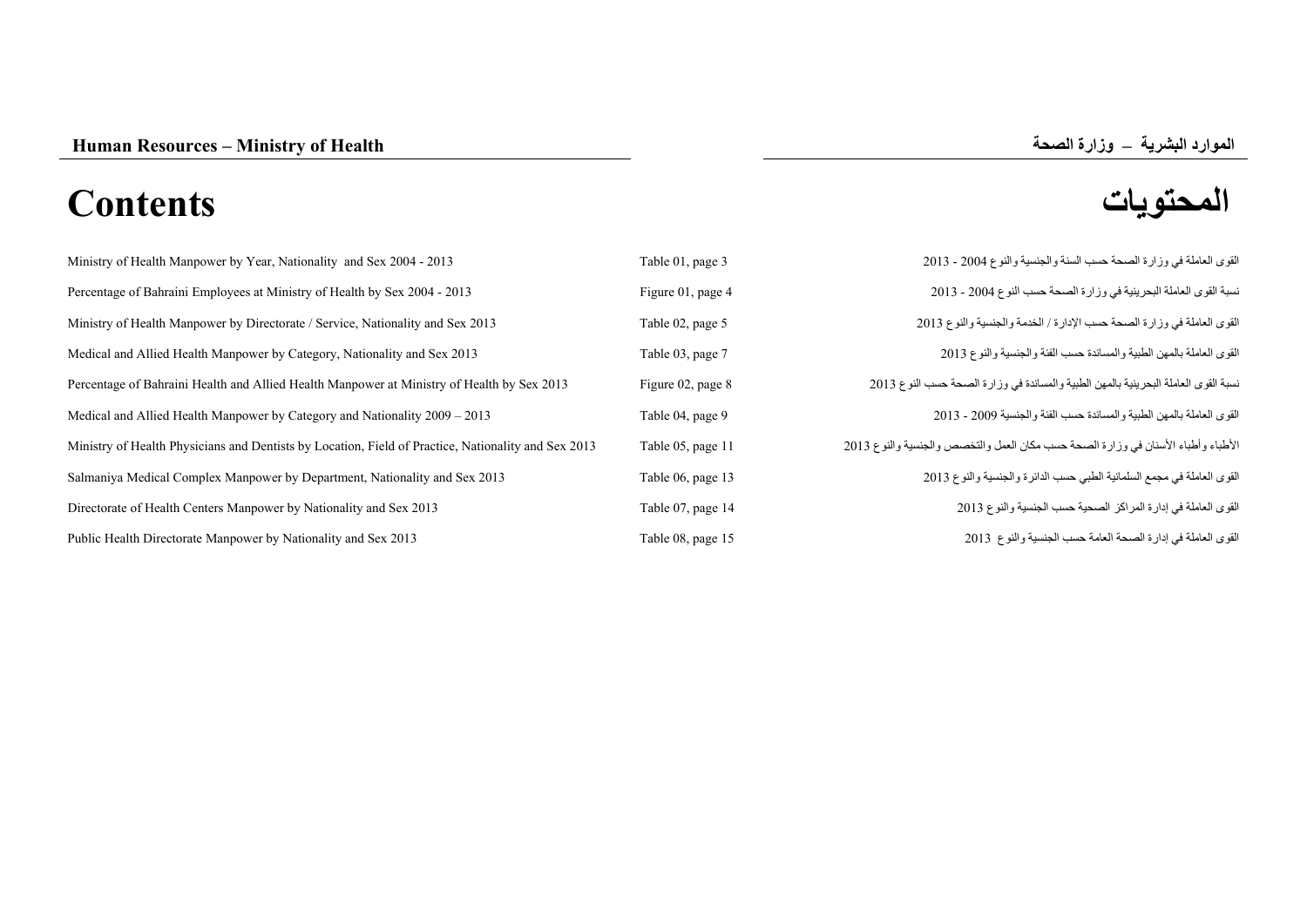<span id="page-1-0"></span>

|                                   | <b>Total</b>    |                |             |                 | Non-Bahraini الجملة<br>Bahraini غير بحريني |             |                        |                | بحريني      |               |
|-----------------------------------|-----------------|----------------|-------------|-----------------|--------------------------------------------|-------------|------------------------|----------------|-------------|---------------|
| $\%$<br>بحريني<br><b>Bahraini</b> | الجملة<br>Total | أنشى<br>Female | ذكر<br>Male | الجملة<br>Total | أننى<br>Female                             | نكر<br>Male | الجملة<br><b>Total</b> | أنشى<br>Female | ذكر<br>Male | السنة<br>Year |
| 83.9                              | 7,716           | 4,336          | 3,380       | 1,239           | 920                                        | 319         | 6,477                  | 3,416          | 3,061       | 2004          |
|                                   |                 |                |             |                 |                                            |             |                        |                |             |               |
| 84.6                              | 7,996           | 4,572          | 3,424       | 1,234           | 959                                        | 275         | 6,762                  | 3,613          | 3,149       | 2005          |
| 82.1                              | 8,397           | 4,906          | 3,491       | 1,499           | 1,185                                      | 314         | 6,898                  | 3,721          | 3,177       | 2006          |
| 81.4                              | 8,859           | 5,225          | 3,634       | 1,646           | 1,316                                      | 330         | 7,213                  | 3,909          | 3,304       | 2007          |
| 80.4                              | 9,110           | 5,437          | 3,673       | 1,784           | 1,450                                      | 334         | 7,326                  | 3,987          | 3,339       | 2008          |
| 79.8                              | 9,282           | 5,612          | 3,670       | 1,877           | 1,523                                      | 354         | 7,405                  | 4,089          | 3,316       | 2009          |
| 79.9                              | 9,421           | 5,738          | 3,683       | 1,894           | 1,529                                      | 365         | 7,527                  | 4,209          | 3,318       | 2010          |
| 79.3                              | 9,656           | 5,973          | 3,683       | 2,002           | 1,611                                      | 391         | 7,654                  | 4,362          | 3,292       | 2011          |
| 79.1                              | 9,821           | 6,133          | 3,688       | 2,055           | 1,629                                      | 426         | 7,766                  | 4,504          | 3,262       | 2012          |
| 79.1                              | 9,751           | 6,133          | 3,618       | 2,038           | 1,613                                      | 425         | 7,713                  | 4,520          | 3,193       | 2013          |

**جدول 01 Table القوى العاملة في وزارة الصحة حسب السنة والجنسية والنوع 2004 - 2013 Ministry of Health Manpower by Year, Nationality and Sex 2004 - 2013**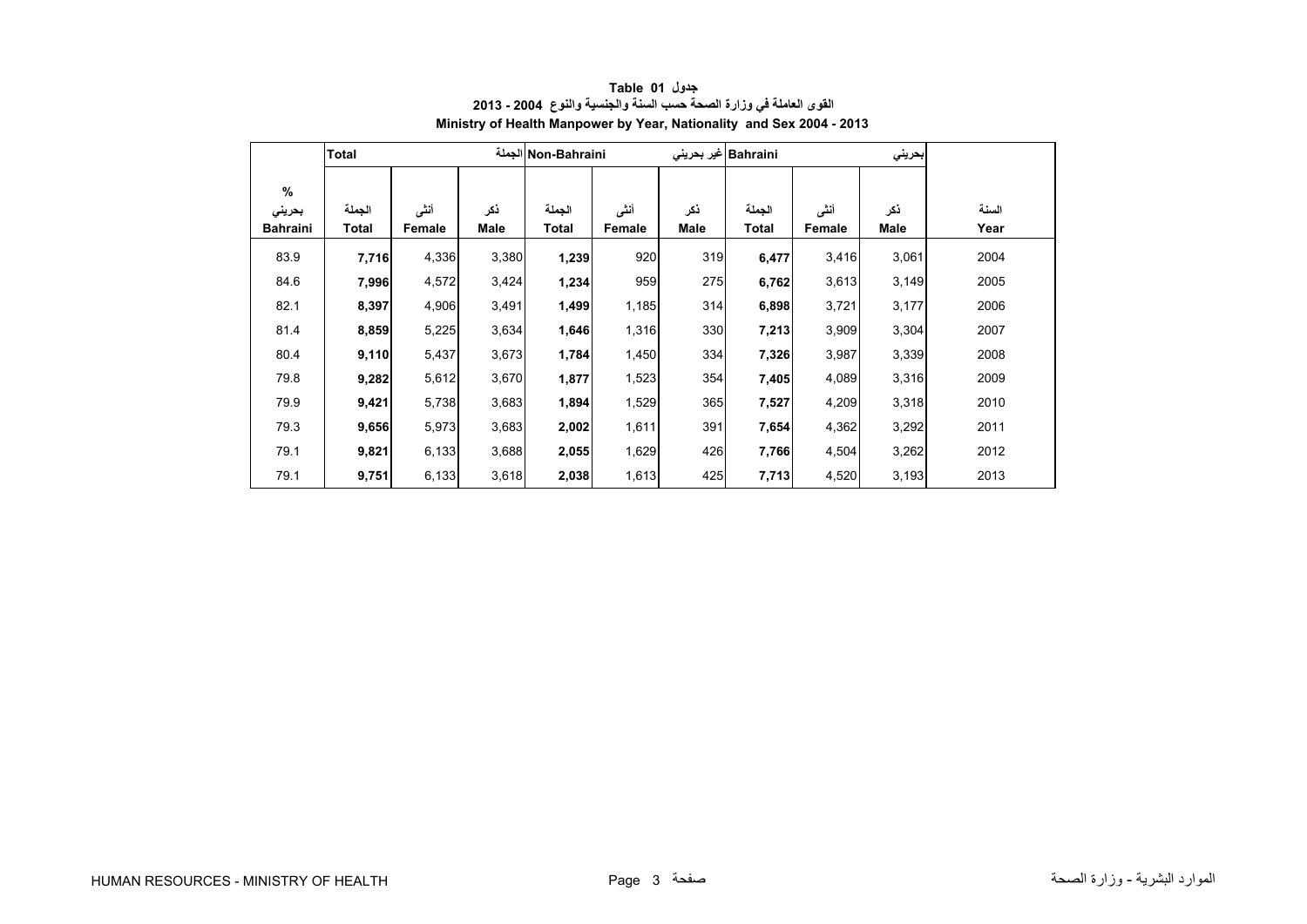**رسم بياني 01 Figure نسبة القوى العاملة البحرينية في وزارة الصحة حسب النوع 2004 - 2013 Percentage of Bahraini Employees at Ministry of Health by Sex 2004 - 2013**

<span id="page-2-0"></span>

Percentage of Bahraini Total

مرجع : جدول 01 01 Reference: Table 01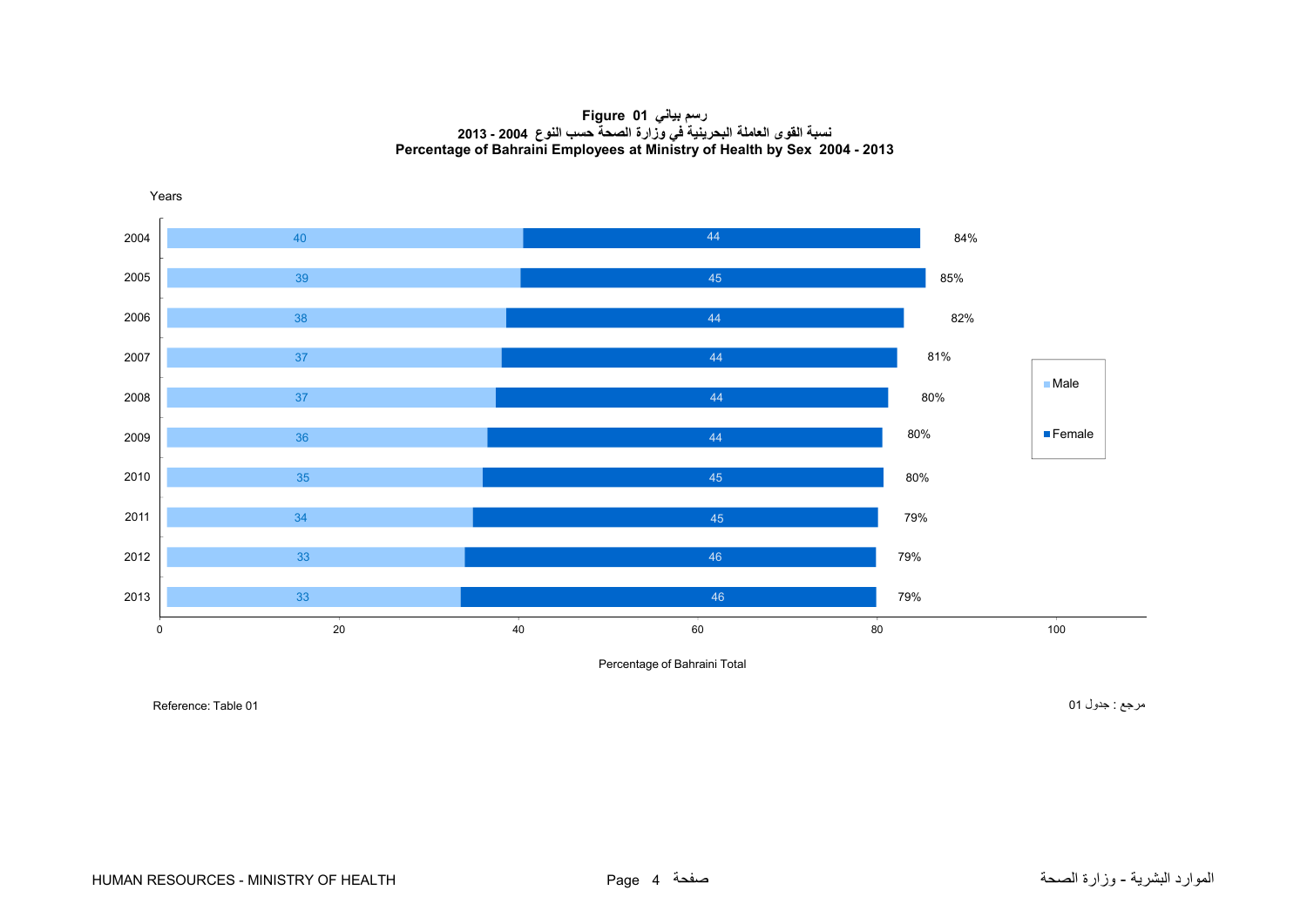## **جدول 02 Table القوى العاملة في وزارة الصحة حسب اإلدارة / الخدمة والجنسية والنوع <sup>2013</sup> Ministry of Health Manpower by Directorate / Service, Nationality and Sex 2013**

<span id="page-3-0"></span>

|                                                 |                  |                                |                        | غیر بحرینی     |                | بحرينى          |             |                                              |
|-------------------------------------------------|------------------|--------------------------------|------------------------|----------------|----------------|-----------------|-------------|----------------------------------------------|
|                                                 |                  |                                |                        | Non-Bahraini   |                | <b>Bahraini</b> |             |                                              |
| Directorate / Service                           |                  | %<br>بحريني<br><b>Bahraini</b> | الجملة<br><b>Total</b> | أنشى<br>Female | ذكر<br>Male    | أنشى<br>Female  | ذكر<br>Male | الإدارة / الخدمة                             |
| Office of H.E. The Minister                     |                  | 100                            | $\overline{7}$         |                |                |                 | 6           | مكتب سعادة الوزير                            |
| Office of Legal Affairs                         |                  | 60                             |                        |                |                |                 |             | مكتب الشئون القانونية                        |
| <b>Quality Management Section</b>               |                  | 100                            |                        |                |                |                 |             | قسم إدارة الجودة                             |
| <b>Internal Audit Unit</b>                      |                  | 67                             | 3 <sup>1</sup>         |                |                |                 |             | وحدة التدقيق الداخلي                         |
| Directorate of Public & International Relations |                  | 100                            | 17                     |                |                | 10              |             | إدارة العلاقات العامة والدولية               |
| Programmes Co-ordination Unit                   |                  | 100                            | 4                      |                |                | $\overline{c}$  |             | وحدة تنسيق البرامج                           |
|                                                 | <b>Sub Total</b> | 93                             | 41                     |                | 3              | 22              |             | الحملة 16                                    |
| <b>Office of Undersecretary</b>                 |                  | 100                            | 6 <sup>1</sup>         |                |                |                 |             | مكتب وكيل الوزارة                            |
| <b>Medical Commission</b>                       |                  | 100                            |                        |                |                |                 |             | اللجان الطبية                                |
| Programmes Management Unit                      |                  | 75                             | 4                      |                |                | 2               | 1           | وحدة ادارة البرامج                           |
| <b>Volunteer Position Pool</b>                  |                  | 99                             | 215                    |                |                | 166             | 47          | مجمع المتطوعين                               |
| <b>Health Reinforcement Directorate</b>         |                  | 100                            | 34                     |                |                | 26              | 8           | إدارة تعزيز الصحة                            |
|                                                 | <b>Sub Total</b> | 99                             | 266                    | з              |                | 202             |             | الجملة   61                                  |
| <b>Office of Assistant Undersecretary for</b>   |                  | 100                            | 5                      |                |                | 2               | 3           | مكتب الوكيل المساعد للموارد البشرية والخدمات |
| <b>Human Resources and Services</b>             |                  |                                |                        |                |                |                 |             |                                              |
| Directorate of Human Resources                  |                  | 99                             | 72                     |                |                | 39              | 32          | إدارة الموارد البشرية                        |
| Directorate of Services                         |                  | 100                            | 177                    |                |                | 3               | 174         | إدار ة الخدمات                               |
| Directorate of Materials Management             |                  | 100                            | 116                    |                |                | 32              | 84          | إدارة المواد والتجهيزات                      |
| Laundry                                         |                  | 100                            | 74                     |                |                | 13              | 61          | المغسلة                                      |
|                                                 | <b>Sub Total</b> | 100                            | 444                    |                |                | 89              |             | الجملة 354                                   |
| <b>Office of Assistant Undersecretary for</b>   |                  | 100                            | 4                      |                |                |                 |             | مكتب الوكيل المساعد للشئون المالية والفنية   |
| <b>Finance and Technical Affairs</b>            |                  |                                |                        |                |                |                 |             |                                              |
| Directorate of Financial Resources              |                  | 98                             | 254                    |                | 6              | 10              | 238         | إدارة الموارد المالية                        |
| Directorate of Engineering and Maintenance      |                  | 97                             | 70                     |                | $\overline{2}$ | 33              | 35          | إدارة الهندسة والصيانة                       |
| Directorate of Medical Equipment                |                  | 79                             | 56                     |                | 12             | 6               | 38          | إدار ة المعدات الطببة                        |
|                                                 | <b>Sub Total</b> | 95                             | 384                    |                | 20             | 49              |             | الجملة 315                                   |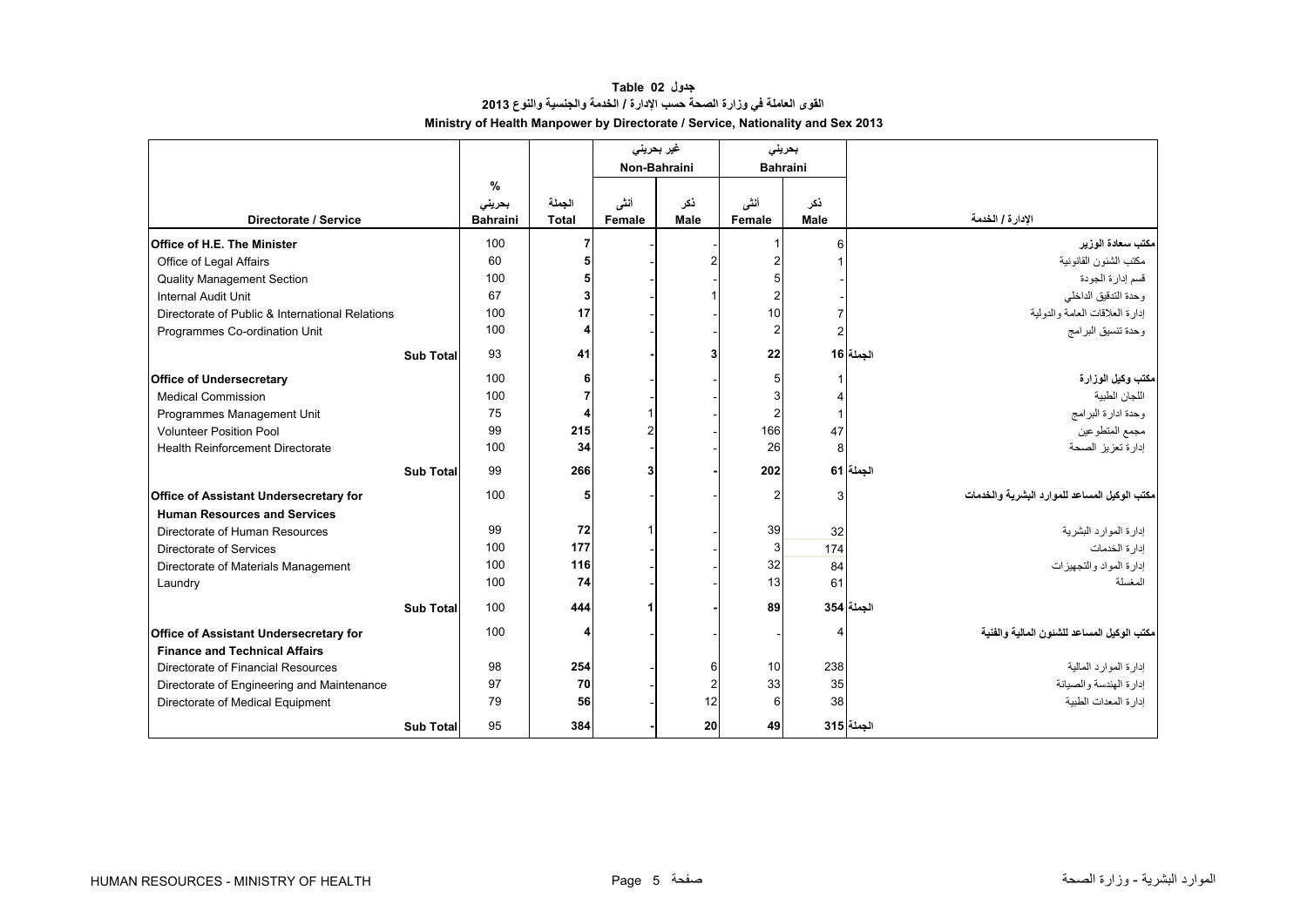## **Ministry of Health Manpower by Directorate / Service, Nationality and Sex 2013 (Cont'd) Table 02 جدول ) تابع( القوى العاملة في وزارة الصحة حسب اإلدارة / الخدمة والجنسية والنوع <sup>2013</sup>**

|                                                         |                 |              | غیر بحرینی              |             | بحرينى          |                |                                                          |
|---------------------------------------------------------|-----------------|--------------|-------------------------|-------------|-----------------|----------------|----------------------------------------------------------|
|                                                         |                 |              | Non-Bahraini            |             | <b>Bahraini</b> |                |                                                          |
|                                                         | %               |              |                         |             |                 |                |                                                          |
|                                                         | بحرينى          | الجملة       | أنشى                    | نکر         | أنشى            | ذكر            |                                                          |
| Directorate / Service                                   | <b>Bahraini</b> | <b>Total</b> | Female                  | <b>Male</b> | Female          | Male           | الإدارة / الخدمة                                         |
| Office of Assistant Undersecretary for Primary          | 100             | 6            |                         |             |                 | $\overline{2}$ | مكتب الوكيل المساعد للرعاية الصحية الأولية والصحة العامة |
| <b>Health Care &amp; Public Health</b>                  |                 |              |                         |             |                 |                |                                                          |
| Directorate of Health Centers                           | 97              | 875          | 17                      | 8           | 559             | 291            | إدار ة المر اكز الصحية                                   |
| Elderly Care Home Service                               | 100             | 25           |                         |             | 14              | 11             | خدمات ر عاية المسنين المنزلية                            |
| Pre-Employment Examination                              | 71              | 49           | 8                       |             | 26              | 9              | فحص اللياقة للعمل                                        |
| Maternal and Child Health Services                      | 93              | 57           | $\overline{\mathbf{4}}$ |             | 50              | 3              | خدمات رعاية الامومة و الطفولة                            |
| <b>Health Centers Medical Services</b>                  | 77              | 327          | 18                      | 57          | 202             | 50             | الخدمات الطبية للمر اكز الصحية                           |
| National School Health Program                          | 99              | 91           | $\mathbf{1}$            |             | 83              | $\overline{7}$ | برنامج الصحة المدرسية                                    |
| Directorate of Public Health                            | 100             | 410          |                         |             | 135             | 273            | إدارة الصحة العامة                                       |
| Nursing Services Primary Care & Public Health           | 72              | 578          | 154                     | 10          | 379             | 35             | خدمات التمريض للرعاية الأولية والصحة العامة              |
| Dental & Oral Health Services                           | 96              | 256          | 5                       | 5           | 193             | 53             | خدمات صحة الفم و الأسنان                                 |
| <b>Sub Total</b>                                        | 89              | 2.674        | 207                     | 88          | 1.645           |                | الجملة 734                                               |
| <b>Office of Assistant Undersecretary for Hospitals</b> | 83              | 6            | 1                       |             |                 | 3              | مكتب الوكيل المساعد لشئون المستشفيات                     |
| Dietetics Unit                                          | 68              | 19           | 5                       |             |                 | $\overline{4}$ | وحدة التغذبة                                             |
| Abdulrahman Kanoo Nephrology Center                     |                 | 72           |                         |             | 51              | 21             | مر كز عبد الر حمن كانو الأمر اض الكلي                    |
| Salmaniya Medical Complex Administration Services       | 100             | 751          | $\mathbf{1}$            |             | 254             | 494            | الخدمات الإدارية لمجمع السلمانية الطبي                   |
| Salmaniya Medical Complex Medical Services              | 77              | 1.093        | 70                      | 181         | 453             | 389            | الخدمات الطبية لمجمع السلمانية الطبى                     |
| Secondary Nursing Services *                            | 56              | 3,243        | 1,314                   | 120         | 1,358           | 451            | خدمات التمر يض للمستشفيات *                              |
| Periphery Hospitals                                     | $\Omega$        | 13           |                         |             | 8               | 5              | المستشفيات الخار جية                                     |
| <b>Psychiatric Hospital</b>                             | 97              | 130          | $\overline{2}$          |             | 36              | 90             | مستشفى الطب النفسي                                       |
| Muharraq Maternity & Geriatric Hospital                 | 96              | 74           | $\overline{2}$          |             | 29              |                | مستشفى المحرق للولادة ورعاية المسنين 32                  |
| Jidhafs Maternity Hospital                              | 83              | 18           |                         |             | 10              |                | مستشفى جدحفص للو لادة 5                                  |
| Ebrahim Khalil Kanoo Med & Comm Center                  | 100             | 32           |                         |             | 10              |                | مركز ابراهيم خليل كانو الصحى و الاجتماعي 22              |
| Overseas Health Services                                | 90              | 10           | -1                      |             | 6               |                | خدمات العلاج بالخارج                                     |
| <b>Sub Total</b>                                        | 69              | 5,461        | 1,396                   | 310         | 2,226           | الجملة 1,529   |                                                          |
| <b>Office of Assistant Undersecretary for</b>           | 100             | 6            |                         |             |                 | 2              | مكتب الوكيل المساعد للتدريب والتخطيط                     |
| <b>Training &amp; Planning</b>                          |                 |              |                         |             |                 |                |                                                          |
| Directorate of Training                                 | 98              | 420          | 5                       |             | 252             | 161            | إدار ة التدر يب                                          |
|                                                         |                 |              |                         |             |                 |                |                                                          |
| <b>Health Information Directorate</b>                   | 95              | 41           |                         |             | 19              | 20             | إدارة المعلومات الصحية                                   |
| Office of Medical Review                                | 86              |              |                         |             |                 |                | مكتب المراجعة الطبية                                     |
| Directorate of Strategic Planning                       | 100             |              |                         |             |                 |                | إدارة التخطيط الأستر اتيجي                               |
| <b>Sub Total</b>                                        | 98              | 481          | 6                       |             | 287             |                | الجملة  184                                              |
| <b>Grand Total</b>                                      | 79              | 9,751        | 1,613                   | 425         | 4,520           | 3,193          | الحملة الكلبة                                            |

\* Secondary Nursing Services covers Periphery Hospitals.

\* خدمات التمريض للمستشفيات تشمل المستشفيات الخارجية .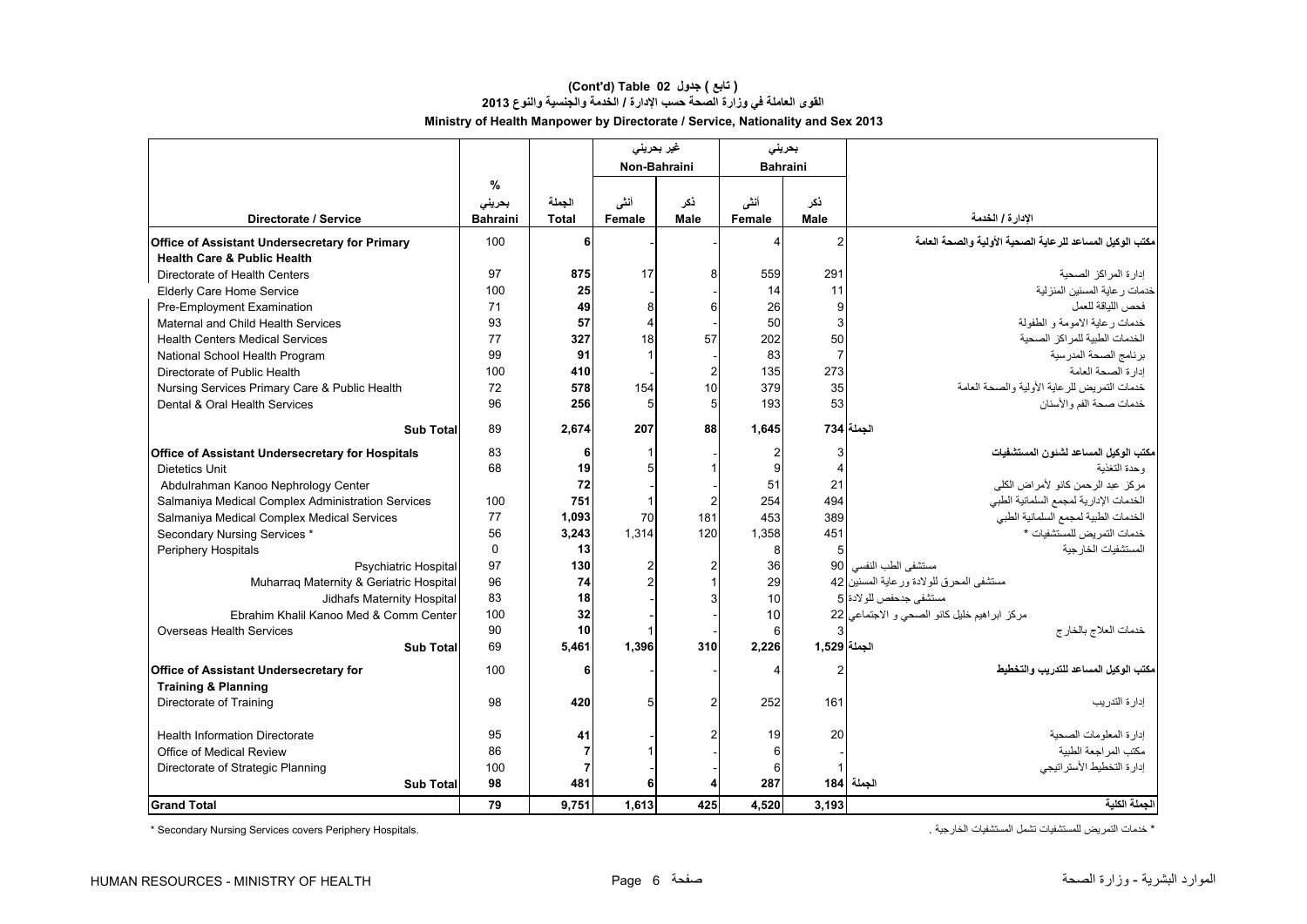| جدول Table 03                                                            |
|--------------------------------------------------------------------------|
| القوى العاملة بالمهن الطبية والمساندة حسب الفنة والجنسية والنوع 2013     |
| Medical and Allied Health Manpower by Category, Nationality and Sex 2013 |

<span id="page-5-0"></span>

|                                                         |                 | Total        |        | الجملة      | Non-Bahraini   |        | Bahraini غیر بحرینی |              |        | بحريني |                                   |
|---------------------------------------------------------|-----------------|--------------|--------|-------------|----------------|--------|---------------------|--------------|--------|--------|-----------------------------------|
|                                                         |                 |              |        |             |                |        |                     |              |        |        |                                   |
|                                                         | $\%$<br>بحريني  | الجملة       | أنشى   | ذکر         | الجملة         | أنشى   | ذكر                 | الجملة       | أنشى   | ذكر    |                                   |
| Category                                                | <b>Bahraini</b> | <b>Total</b> | Female | <b>Male</b> | <b>Total</b>   | Female | Male                | <b>Total</b> | Female | Male   | الفنة                             |
| Physicians                                              | 83              | 1,254        | 704    | 550         | 219            | 63     | 156                 | 1,035        | 641    | 394    | الأطباء                           |
| Dentists                                                | 93              | 134          | 89     | 45          |                |        |                     | 125          | 84     | 41     | أطباء الأسنان                     |
| Pharmacists & Technicians                               | 98              | 194          | 163    | 31          |                |        |                     | 191          | 163    | 28     | الصيادلة وفنيو صيدلة              |
| Nurses <sup>*</sup>                                     | 49              | 3,174        | 2,852  | 322         | 1,607          | 1475   | 132                 | 1,567        | 1377   | 190    | الممرضين *                        |
| <b>Practical Nurses</b>                                 | 100             | 119          | 92     | 27          |                |        |                     | 119          | 92     | 27     | الممرضين العمليين                 |
| Dental Hygienists & Technicians                         | 100             | 196          | 161    | 35          |                |        |                     | 196          | 161    | 35     | فنيو صحة الفم والأسنان            |
| Laboratory Technologists & Technicians                  | 91              | 293          | 244    | 49          | 25             | 17     | 8                   | 268          | 227    | 41     | محللو وفنيو مختبر                 |
| Radiographers & Technicians                             | 88              | 116          | 94     | 22          | 14             | 10     | Δ                   | 102          | 84     | 18     | مصورو وفنيو أشعة                  |
| Physiotherapists, Occupational Therapists & Technicians | 95              | 107          | 64     | 43          | 5 <sup>1</sup> |        | 5                   | 102          | 64     | 38     | فنيو علاج طبيعي وتأهيل مهني       |
| Prosthetic, Orthotics Technicians                       | 70              | 33           |        | 26          | 10             |        | 10                  | 23           |        | 16     | فنيو أطراف صناعية وعظام           |
| Anaesthesia Technician                                  | 25              | 36           | 27     | 9           | 27             | 20     |                     |              |        |        | فنبو التخدير                      |
| Audio Visual Technician                                 | 93              | 14           | 13     |             |                |        |                     | 13           | 12     |        | فنيو التسجيل السمعي/ البصري       |
| Psychiatric Techician                                   | 100             |              |        |             |                |        |                     |              |        |        | المعالجين النفسيين                |
| Electro Cardiogram technician                           | 83              |              |        |             |                |        |                     |              |        |        | فنيو تخطيط القلب                  |
| Electro Encephalograph                                  | 50              |              |        |             |                |        |                     |              |        |        | فنيو تخطيط الدماغ و الأعصاب       |
| Optical Technician                                      | 75              | 8            |        | 6           |                |        |                     |              |        |        | فنيو فحص العيون                   |
| Paramedic and Respiratory Specialist                    | 58              | 141          |        | 138         | 59             |        | 56                  | 82           |        | 82     | المسعفين و أخصائيي النتفس الصناعي |
| Physicist                                               | 33              |              |        |             |                |        | 2                   |              |        |        | فيز يائيين                        |
| <b>Radiation Therapist</b>                              | 43              |              |        |             |                |        | 3                   |              |        |        | أخصائيي العلاج الاشعاعي           |
| Immunization & Infection control                        | 100             |              |        |             |                |        |                     |              |        |        | أخصائيي التمنيع و مكافحة العدوي   |

\* Nurses excluding practical nurses and other grades below staff nurse . . األقل والفئات العمليين الممرضين يشمل ال العدد : الممرضين\*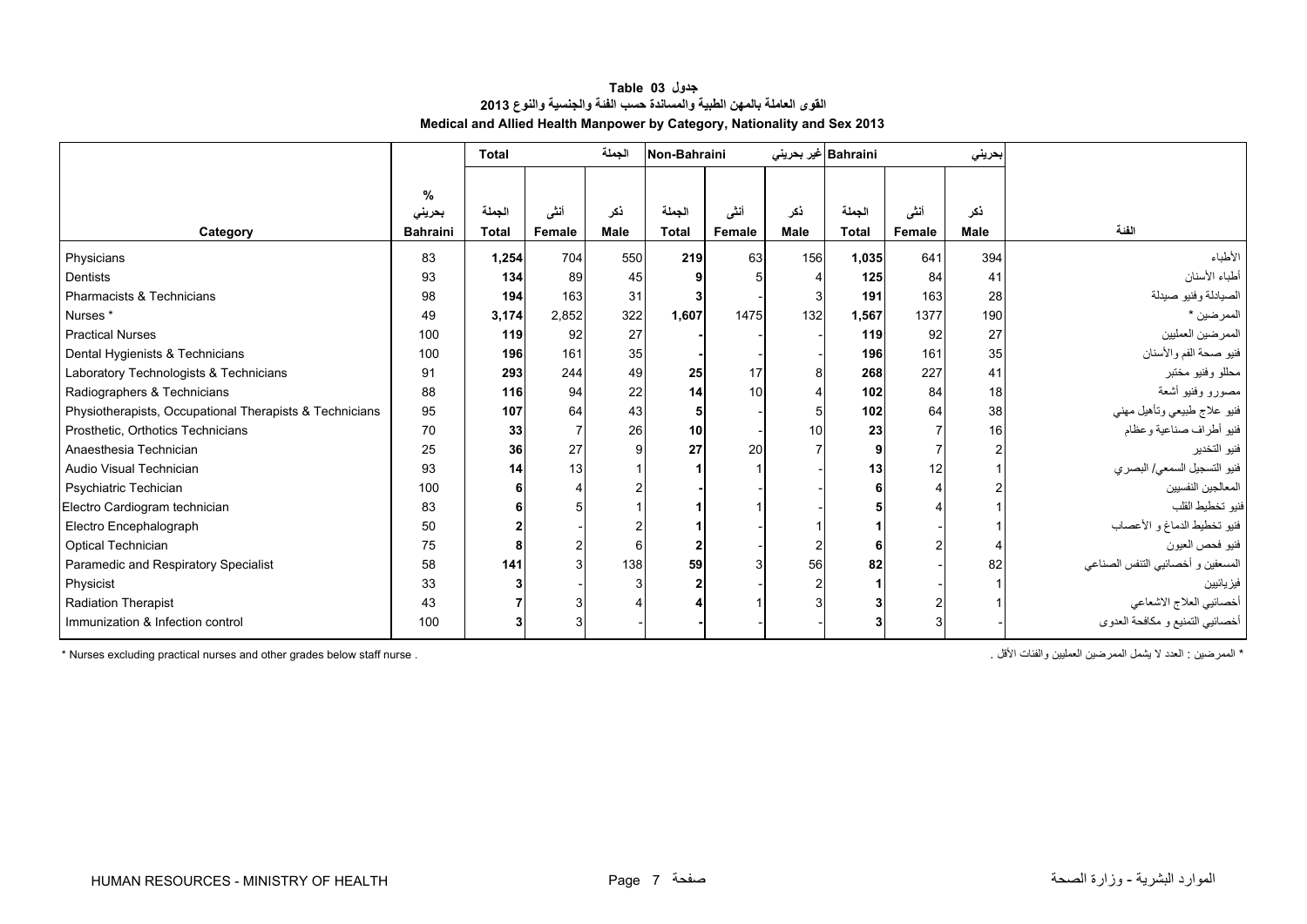### **رسم بياني 02 Figure نسبة القوى العاملة البحرينية بالمھن الطبية والمساندة في وزارة الصحة حسب النوع <sup>2013</sup> Percentage of Bahraini Health and Allied Health Manpower at Ministry of Health by Sex 2013**

<span id="page-6-0"></span>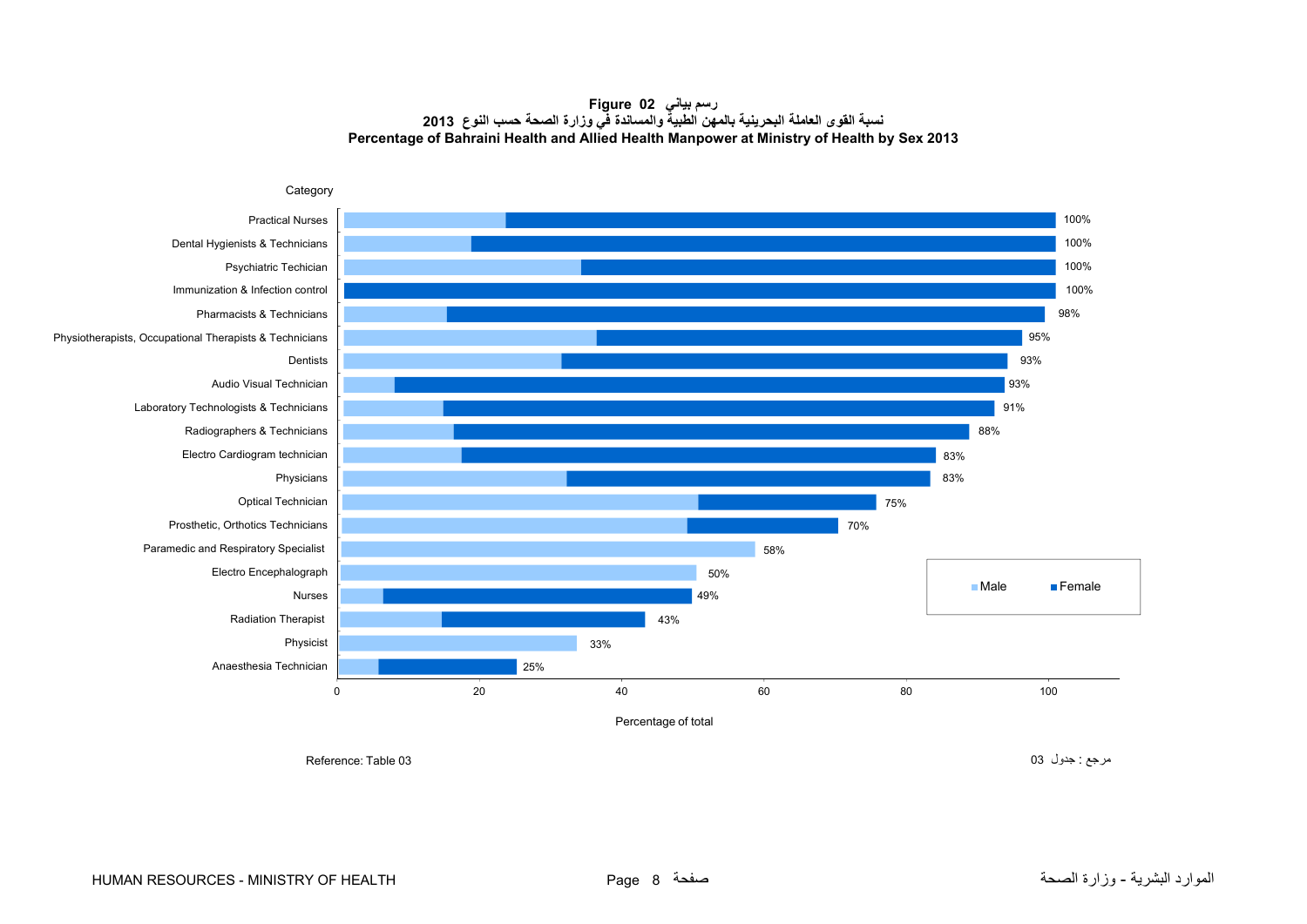<span id="page-7-0"></span>

|                                   |       |       |                |                |             |               | الجنسية            |                             |
|-----------------------------------|-------|-------|----------------|----------------|-------------|---------------|--------------------|-----------------------------|
| Category                          | 2013  | 2012  | 2011           | 2010           | 2009        |               | <b>Nationality</b> | الفنة                       |
| Physicians                        | 1,035 | 1,025 | 985            | 955            |             | 920 Bah       | بحرينى             | الأطباء                     |
|                                   | 219   | 219   | 223            | 223            |             | 229 Non-Bah   | غیر بحرینی         |                             |
|                                   | 1.254 | 1,244 | 1,208          | 1,178          | 1,149 Total |               | الجملة             |                             |
| Dentists                          | 125   | 131   | 120            | 115            |             | $112$ Bah     | بحرينى             | أطباء الأسنان               |
|                                   | 9     | 8     | $\overline{7}$ | $\overline{7}$ |             | 6 Non-Bah     | غیر بحرینی         |                             |
|                                   | 134   | 139   | 127            | 122            |             | 118 Total     | الجملة             |                             |
| Pharmacists & Technicians         | 191   | 201   | 190            | 193            |             | 182 Bah       | بحرينى             | الصيادلة وفنيو صيدلة        |
|                                   | 3     | 4     | 3              | 3              |             | 4 Non-Bah     | غير بحرينى         |                             |
|                                   | 194   | 205   | 193            | 196            |             | 186 Total     | الجملة             |                             |
| <b>Nurses</b>                     | 1.567 | 1.495 | 1501           | 1.446          | 1.397 Bah   |               | بحرينى             | الممر ضبرن                  |
|                                   | 1,607 | 1,593 | 1536           | 1,434          |             | 1,407 Non-Bah | غير بحريني         |                             |
|                                   | 3,174 | 3,088 | 3,037          | 2,880          | 2,804 Total |               | الجملة             |                             |
| <b>Practical Nurses</b>           | 119   | 136   | 155            | 172            |             | 186 Bah       | بحرينى             | الممرضين العمليين           |
|                                   | 0     |       |                |                |             | - Non-Bah     | غير بحريني         |                             |
|                                   | 119   | 136   | 155            | 172            |             | 186 Total     | الجملة             |                             |
| Dental Hygienists & Technicians   | 196   | 191   | 181            | 172            |             | 159 Bah       | بحرينى             | فنيو صحة الفم والأسنان      |
|                                   | 0     |       |                |                |             | - Non-Bah     | غير بحريني         |                             |
|                                   | 196   | 191   | 181            | 172            |             | 159 Total     | الجملة             |                             |
| Laboratory Technologists and      | 268   | 272   | 275            | 282            |             | 243 Bah       | بحرينى             | محللو وفنيو مختبر           |
| Technicians                       | 25    | 26    | 27             | 25             |             | 28 Non-Bah    | غير بحريني         |                             |
|                                   | 293   | 298   | 302            | 307            |             | 271 Total     | الجملة             |                             |
| Radiographers and Technicians *   | 102   | 104   | 103            | 101            |             | 82 Bah        | بحرينى             | مصورو وفنيو أشعة *          |
|                                   | 14    | 15    | 14             | 16             |             | 22 Non-Bah    | غیر بحرینی         |                             |
|                                   | 116   | 119   | 117            | 117            |             | 104 Total     | الجملة             |                             |
| Physiotherapists, Occupational    | 102   | 86    | 91             | 95             |             | 79 Bah        | بحرينى             | فنيو علاج طبيعي وتأهيل مهنى |
| Therapists and Technicians        | 5     | 6     | 6              | 5              |             | 5 Non-Bah     | غير بحريني         |                             |
|                                   | 107   | 92    | 97             | 100            |             | 84 Total      | الجملة             |                             |
| Prosthetic, Orthotics Technicians | 23    | 23    | 24             | 24             |             | 22 Bah        | بحرينى             | فنيو أطراف صناعية وعظام     |
|                                   | 10    | 10    | $\overline{7}$ | 6              |             | 6 Non-Bah     | غیر بحرینی         |                             |
|                                   | 33    | 33    | 31             | 30             |             | 28 Total      | الجملة             |                             |

**جدول 04 Table القوى العاملة بالمھن الطبية والمساندة حسب الفئة والجنسية 2009 - 2013 Medical and Allied Health Manpower by Category and Nationality 2009 - 2013**

\* تم احتساب أخصائيي العالج االشعاعي ضمن فئة فنيي األشعة لعامي 2007 و 2008 فقط . 2008. and 2007 in only Technicians & Radiographers with counted was Therapist Radiation\*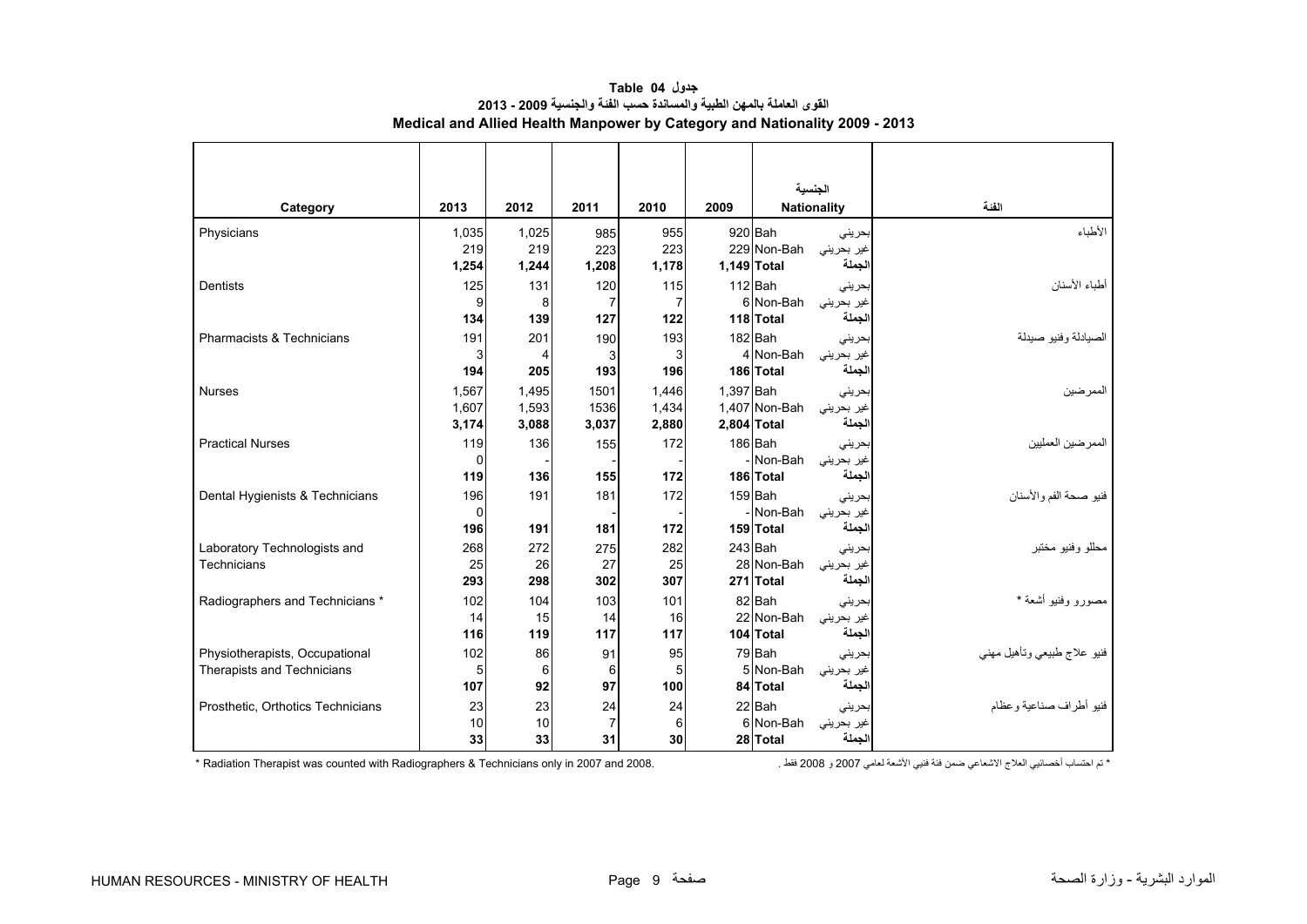|                                  |                |                  |                         |                |      | الجنسية            |                    |                                  |
|----------------------------------|----------------|------------------|-------------------------|----------------|------|--------------------|--------------------|----------------------------------|
| Category                         | 2013           | 2012             | 2011                    | 2010           | 2009 | <b>Nationality</b> |                    | الفئة                            |
| Anaesthesia Technician           | 9              | 11               | 13                      | 14             |      | 14 Bah             | بحرينى             | فنيو التخدير                     |
|                                  | 27             | 26               | 26                      | 28             |      | 27 Non-Bah         | غیر بحرینی         |                                  |
|                                  | 36             | 37               | 39                      | 42             |      | 41 Total           | الجملة             |                                  |
| Audio Visual Technician          | 13             | 15               | 15                      | 14             |      | 14 Bah             | بحرينى             | فنيو التسجيل السمعي/ البصري      |
|                                  | $\mathbf{1}$   | $\overline{2}$   | $\overline{2}$          | $\overline{2}$ |      | 2 Non-Bah          | غیر بحرینی         |                                  |
|                                  | 14             | 17               | 17                      | 16             |      | 16 Total           | الجملة             |                                  |
| Electro Cardiogram technician    | 5              |                  |                         |                |      | 6 Bah              | بحرينى             | فنيو تخطيط القلب                 |
|                                  |                |                  |                         |                |      | 2 Non-Bah          | غیر بحرین <i>ی</i> |                                  |
|                                  | 6              |                  |                         | 1              |      | 8 Total            | الجملة             |                                  |
| Psychiatric Techician            | 6              | 6                | 6                       | 7              |      | 5 Bah              | بحرينى             | المعالجين النفسيين               |
|                                  |                |                  |                         |                |      | - Non-Bah          | غیر بحرینی         |                                  |
|                                  | 6              | 6                | 6                       | 7              |      | 5 Total            | الجملة             |                                  |
| Electro Encephalograph           |                | 1                |                         | 2              |      | $2$ $Bah$          | بحرينى             | فنيو تخطيط الدماغ والأعصاب       |
|                                  |                | 1                |                         |                |      | 1 Non-Bah          | غير بحريني         |                                  |
|                                  | 2              | $\boldsymbol{2}$ | 2                       | 3              |      | 3 Total            | لجملة              |                                  |
| Optical Technician               | 6              | 6                | 5                       | 5              |      | 5 Bah              | بحرينى             | فنيو فحص العيون                  |
|                                  | $\overline{2}$ | 3                | 3                       | 3              |      | 3 Non-Bah          | غير بحريني         |                                  |
|                                  | 8              | 9                | 8                       | 8              |      | 8 Total            | الجملة             |                                  |
| Paramedic and Respiratory        | 82             | 80               | 82                      | 79             |      | 67 Bah             | بحرينى             | المسعفين وأخصائيي التنفس الصناعي |
| Specialist                       | 59             | 59               | 60                      | 56             |      | 48 Non-Bah         | غیر بحرینی         |                                  |
|                                  | 141            | 139              | 142                     | 135            |      | 115 Total          | لجملة              |                                  |
| Physicist                        | 1              | 1                | 1                       | 3              |      | 3 Bah              | بحرينى             | فبز يائبين                       |
|                                  | 2              | $\overline{c}$   | $\overline{2}$          | 3              |      | 2 Non-Bah          | غیر بحرینی         |                                  |
|                                  | 3              | $\mathbf 3$      | 3                       | 6              |      | 5 Total            | الجملة             |                                  |
| Radiation Therapist*             | 3              | 3                | 4                       | 3              |      | 6Bah               | بحرينى             | أخصائيي العلاج الاشعاعي *        |
|                                  |                | 4                | 3<br>$\overline{7}$     | 3              |      | 2 Non-Bah          | غیر بحرینی         |                                  |
|                                  | $\overline{7}$ | $\overline{7}$   |                         | 6              |      | 8 Total            | الجملة             |                                  |
| Immunization & Infection control | 3              | 3                | $\overline{\mathbf{c}}$ | 2              |      | 5 Bah              | بحرينى             | أخصائيي التمنيع و مكافحة العدوي  |
|                                  |                |                  |                         |                |      | - Non-Bah          | غیر بحرینی         |                                  |
|                                  | 3              | 3                | $\overline{\mathbf{2}}$ | $\overline{2}$ |      | 5 Total            | الجملة             |                                  |

### **Medical and Allied Health Manpower by Category and Nationality 2009 - 2013 (Cont'd) Table 04 جدول ) تابع( القوى العاملة بالمھن الطبية والمساندة حسب الفئة والجنسية 2009 - 2013**

\* تم احتساب أخصائيي العالج االشعاعي ضمن فئة فنيي األشعة لعامي 2007 و 2008 فقط . 2008. and 2007 in only Technicians & Radiographers with counted was Therapist Radiation\*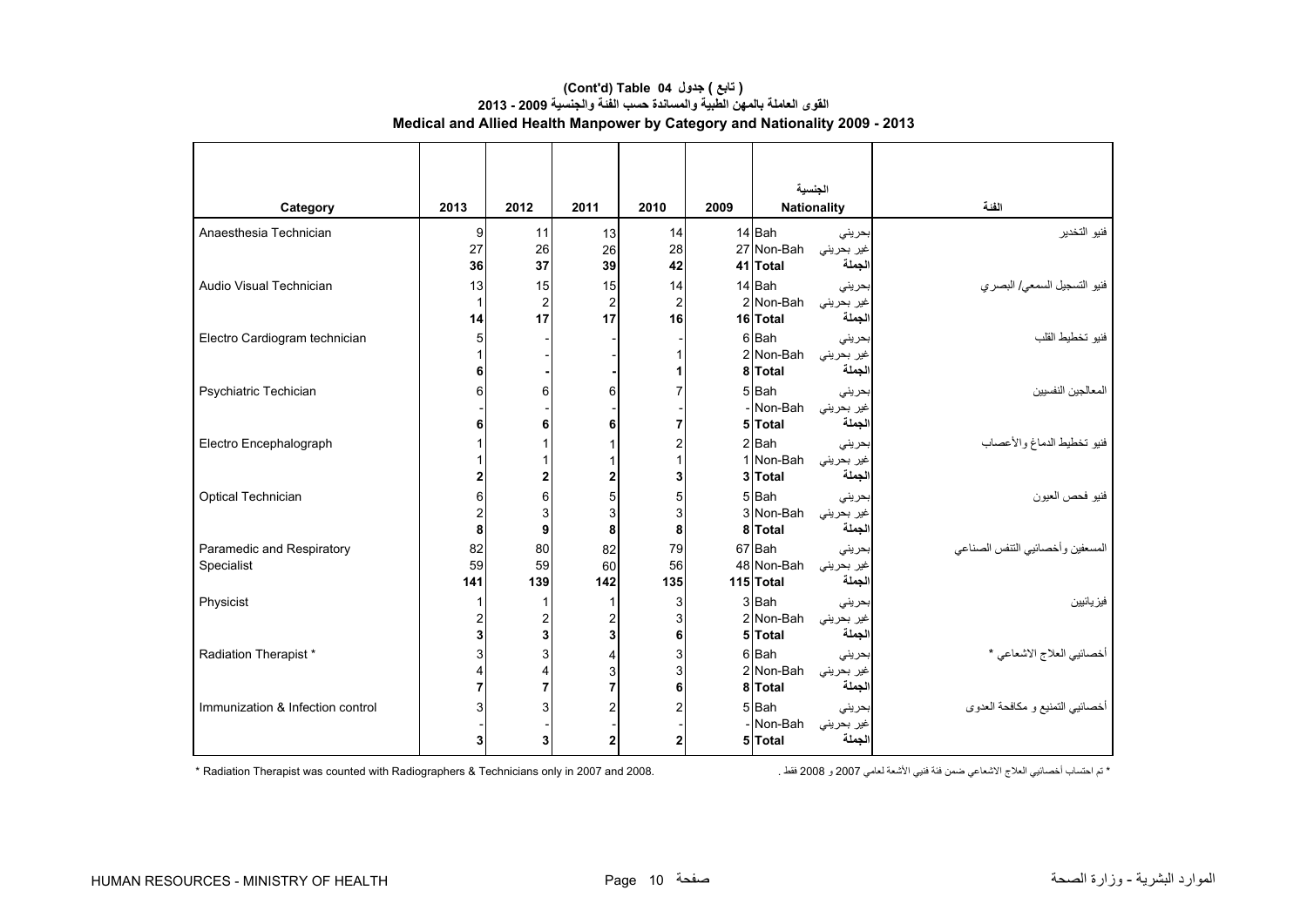<span id="page-9-0"></span>

|                                | <b>Total</b> |        |                | Non-Bahraini الجملة |              |      | Bahraini غیر بحرینی |                | حريني |                                 |
|--------------------------------|--------------|--------|----------------|---------------------|--------------|------|---------------------|----------------|-------|---------------------------------|
|                                |              |        |                |                     |              |      |                     |                |       |                                 |
|                                | الجملة       | أنشى   | نكر            | الجملة              | أنشى         | نكر  | الجملة              | أنشى           | ذكر   |                                 |
| Place of Work / Speciality     | <b>Total</b> | Female | Male           | <b>Total</b>        | Female       | Male | <b>Total</b>        | Female         | Male  | مكان العمل / التخصص             |
|                                |              |        |                |                     |              |      |                     |                |       |                                 |
| Salmaniya Medical Complex      | 529          | 239    | 290            | 130                 | 36           | 94   | 399                 | 203            | 196   | مجمع السلمانية الطبي            |
| Accident & Emergency           | 67           | 18     | 49             | 36                  | 6            | 30   | 31                  | 12             | 19    | الحوادث والطواريء               |
| Internal Medicine              | 34           | 14     | 20             |                     |              |      | 30                  | 13             | 17    | الباطنية                        |
| Gastroenterology               |              |        | 4              |                     |              |      |                     | $\overline{2}$ |       | أمراض الجهاز الهضمى   4         |
| Dermatology                    | հ            |        | $\overline{c}$ |                     |              |      |                     |                |       | الأمراض الجلدية 2               |
| Thoracic & oncology            |              |        | 3              |                     |              |      |                     |                |       | الأمراض الصدرية 2               |
| Hematology                     |              |        | $\overline{c}$ |                     |              |      |                     |                |       | أمراض الدم 1                    |
| Respiratory Therapy Group      | 1            |        |                |                     |              |      |                     |                |       | مجموعة التنفس الصناعي 1         |
| General medicine               | 14           |        | 8              |                     |              |      | 13                  | 6              |       | طب عام 7                        |
| Oncology                       | 15           |        | 10             |                     | 2            |      | 10                  | 3              |       | علاج الأورام                    |
| Heart diseases & coronary care | 19           |        | 11             |                     |              |      | 15                  | 8              |       | أمراض القلب                     |
| Surgical                       | 44           | 14     | 30             |                     | $\mathbf{2}$ |      | 38                  | 12             | 26    | الجراحة                         |
| Urology                        | 9            |        | 6              |                     |              |      |                     | 3              |       | الجهاز البولي 6                 |
| Paediatrics                    | 4            |        | $\overline{c}$ |                     |              |      |                     |                |       | الأطفال 1                       |
| Burns & Plastic                | 6            |        | $\overline{4}$ |                     |              |      |                     |                |       | التجميل والحروق 3               |
| General                        | 15           |        | 12             |                     |              |      | 15                  |                |       | عامة 12                         |
| Cardiovascular                 | 4            |        | $\overline{4}$ |                     |              |      |                     |                |       | القلب                           |
| Vascular & Endovascular        |              |        |                |                     |              |      |                     |                |       | جراحة الأوعية الدموية 1         |
| Organs Transplant              |              |        |                |                     |              |      |                     |                |       | زراعة الأعضاء 1                 |
| Orthosurgery                   | 19           |        | 18             |                     |              |      | 16                  |                | 15    | جراحة العظام                    |
| Neurology                      | 28           |        | 19             | 6                   |              |      | 22                  | 8              | 14    | الجهاز العصبي                   |
| Neurosurgery                   | 11           |        | 9              |                     |              |      |                     | $\overline{2}$ |       | الجراحة العصبية 5               |
| Neurology                      | 8            |        | 6              |                     |              |      |                     |                |       | أمراض الجهاز العصبي 5           |
| <b>Paediatrics Neurology</b>   | 7            |        |                |                     |              |      |                     |                |       | أمراض الجهاز العصبي(الأطفال)  4 |
| <b>Rehabilitation Medicine</b> |              |        |                |                     |              |      |                     |                |       | مجموعة التاهيل الطبي            |
| Overseas treatment group       |              |        |                |                     |              |      |                     |                |       | مجموعة أطباء العلاج في الخارج   |
| Obstetrics & gynecology        | 59           | 51     | 8              | 11                  | 11           |      | 48                  | 40             | 8     | أمراض النساء والولادة           |
| Ear, Nose and Throat           | 29           | 10     | 19             | $\mathbf{2}$        |              |      | 27                  | 10             | 17    | الأنف والأذن والحنجرة           |

**جدول 05 Table األطباء وأطباء األسنان في وزارة الصحة حسب مكان العمل والتخصص والجنسية والنوع <sup>2013</sup> Ministry of Health Physicians and Dentists by Location, Field of Practice, Nationality and Sex 2013**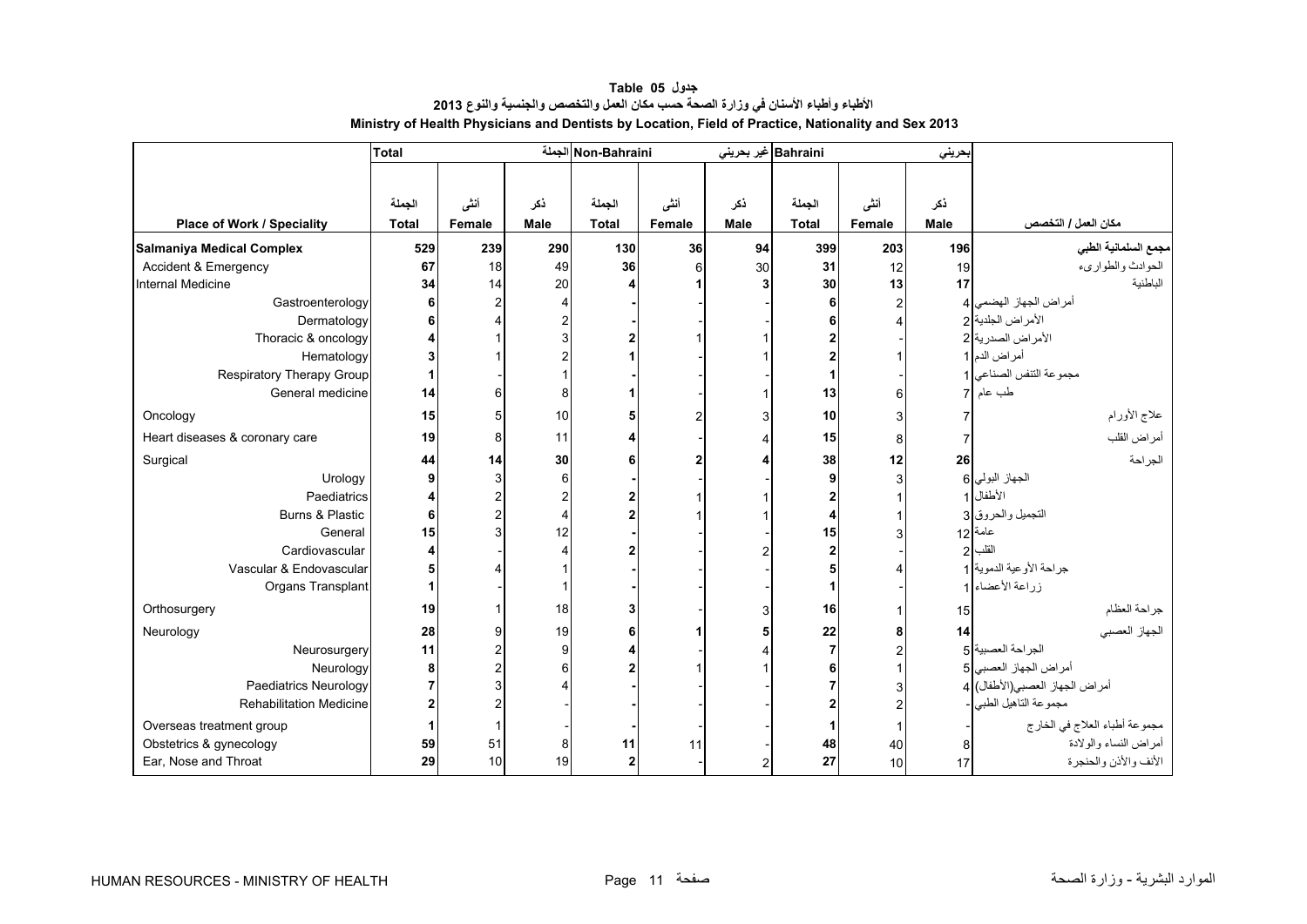|                                      | <b>Total</b> |                |             | Non-Bahraini الجملة |                |             | Bahraini غير بحريني |               | بحريني      |                                                |
|--------------------------------------|--------------|----------------|-------------|---------------------|----------------|-------------|---------------------|---------------|-------------|------------------------------------------------|
|                                      |              |                |             |                     |                |             |                     |               |             |                                                |
|                                      | الجملة       | أننى           | ذكر         | الجملة              | أنشى           | ذكر         | الجملة              | أنشى          | ذكر         |                                                |
| Place of Work / Speciality           | <b>Total</b> | <b>Female</b>  | <b>Male</b> | <b>Total</b>        | Female         | <b>Male</b> | <b>Total</b>        | <b>Female</b> | <b>Male</b> | مكان العمل / التخصص                            |
|                                      |              |                |             |                     |                |             |                     |               |             |                                                |
| Paediatrics                          | 50           | 32             | 18          |                     |                |             | 48                  | 31            | 17          | أمراض الأطفال                                  |
| <b>Hereditary Diseases</b>           |              | 3              |             |                     |                |             |                     | 3             |             | الأمراض الوراثية                               |
| Opthalmology                         | 23           | 14             |             |                     |                |             | 20                  | 13            |             | أمراض العيون                                   |
| Radiology                            | 35           | 20             | 15          | 11                  |                |             | 24                  | 15            |             | الأشعة                                         |
| Pathology & Hematology               | 29           | 16             | 13          | 6                   |                |             | 23                  | 14            |             | المختبر وأمراض الدم                            |
| Intensive Care Unit & Anaesthesia    | 46           | 14             | 32          | 25                  |                | 21          | 21                  | 10            | 11          | وحدة العناية المركزة والتخدير                  |
| Kidney Transplant                    | 20           | 8              | 12          |                     |                |             | 15                  |               |             | أمراض و زراعة الكلي                            |
| Chief of Medical Staff               |              |                | 2           |                     |                |             |                     |               |             | مكتب رئيس الأطباء                              |
| Dentistry - SMC                      |              |                | 4           |                     |                |             |                     |               |             | الأسنان                                        |
| <b>Psychiatric Hospital</b>          | 40           | 23             | 17          |                     |                |             | 39                  | 23            | 16          | مستشفى الطب النفسي                             |
| Ebrahim Kkanoo med & comm center     |              |                | 1           |                     |                |             |                     |               |             | مركز ابراهيم خليل كانو                         |
| <b>Health Centers</b>                | 423          | 290            | 133         | 90                  | 27             | 63          | 333                 | 263           | 70          | المراكز الصحية                                 |
| AUP ASST U/SEC Office                |              |                |             |                     |                |             |                     |               |             | مكتب الوكيل المساعد للر عاية الصحية الأولية  - |
| Maternal & child care                | 25           | 21             |             |                     | $\overline{2}$ |             | 23                  | 19            |             | ر عاية الأمومة والطفولة 4                      |
| Family practice                      | 297          | 198            | 99          | 75                  | 18             | 57          | 222                 | 180           |             | طب العائلة والمجتمع 32                         |
| Workers health services              | 19           | 11             | 8           |                     | 2              |             | 15                  | 9             |             | الخدمات الصحية للعمال 6                        |
| School Health Program                |              | $\overline{2}$ |             |                     |                |             | 2                   |               |             | برنامج الصحة المدرسية -                        |
| Dental and Oral health services      | 79           | 57             | 22          |                     | 5              |             | 70                  | 52            |             | خدمات صحة الفم و الأسنان 18                    |
| <b>Public Health Directorate</b>     | 16           | 11             | 5           |                     |                |             | 16                  | 11            |             | إدارة الصحة العامة                             |
| Training Directorate <sup>2</sup>    | 370          | 224            | 146         |                     | 5              |             | 363                 | 219           | 144         | إدارة التدريب <sup>2</sup>                     |
| Special Residency Training Programme | 320          | 193            | 127         |                     |                |             | 313                 | 188           |             | برنامج تدريب الأطباء المقيمين 125              |
| Dental post-graduate training        | 50           | 31             | 19          |                     |                |             | 50                  | 31            |             | قسم تدريب خريجي طب الأسنان 19                  |
| <b>Health Promotion Directorate</b>  |              |                |             |                     |                |             |                     |               |             | ادارة تعزيز الصحة                              |
| <b>Medical Review Office</b>         |              |                |             |                     |                |             |                     |               |             | مكتب المراجعة الطبية                           |
| Licensure & Registration Office      |              |                |             |                     |                |             |                     |               |             | مكتب التسجيل والتراخيص                         |
| <b>Medical Commission</b>            |              |                |             |                     |                |             |                     |               |             | اللجان الطبية                                  |
| Total                                | 1.388        | 793            | 595         | 228                 | 68             | 160         | 1.160               | 725           | 435         | الحملة                                         |

## **Ministry of Health Physicians and Dentists by Location, Field of Practice, Nationality and Sex 2013 (Cont'd) Table 5.5 جدول ) تابع( األطباء وأطباء األسنان في وزارة الصحة حسب مكان العمل والتخصص والجنسية والنوع <sup>2013</sup>**

<sup>2</sup> Training Directorate: Total number of physicians including FPRP physicians

.<br><sup>2</sup> إدارة الندريب : مجموع عدد الأطباء يثسل أطباء برنامج طبيب العائلة وأطباء برامج and physicians of other related training programs . . لإلدارة تابعة أخرى تدريبية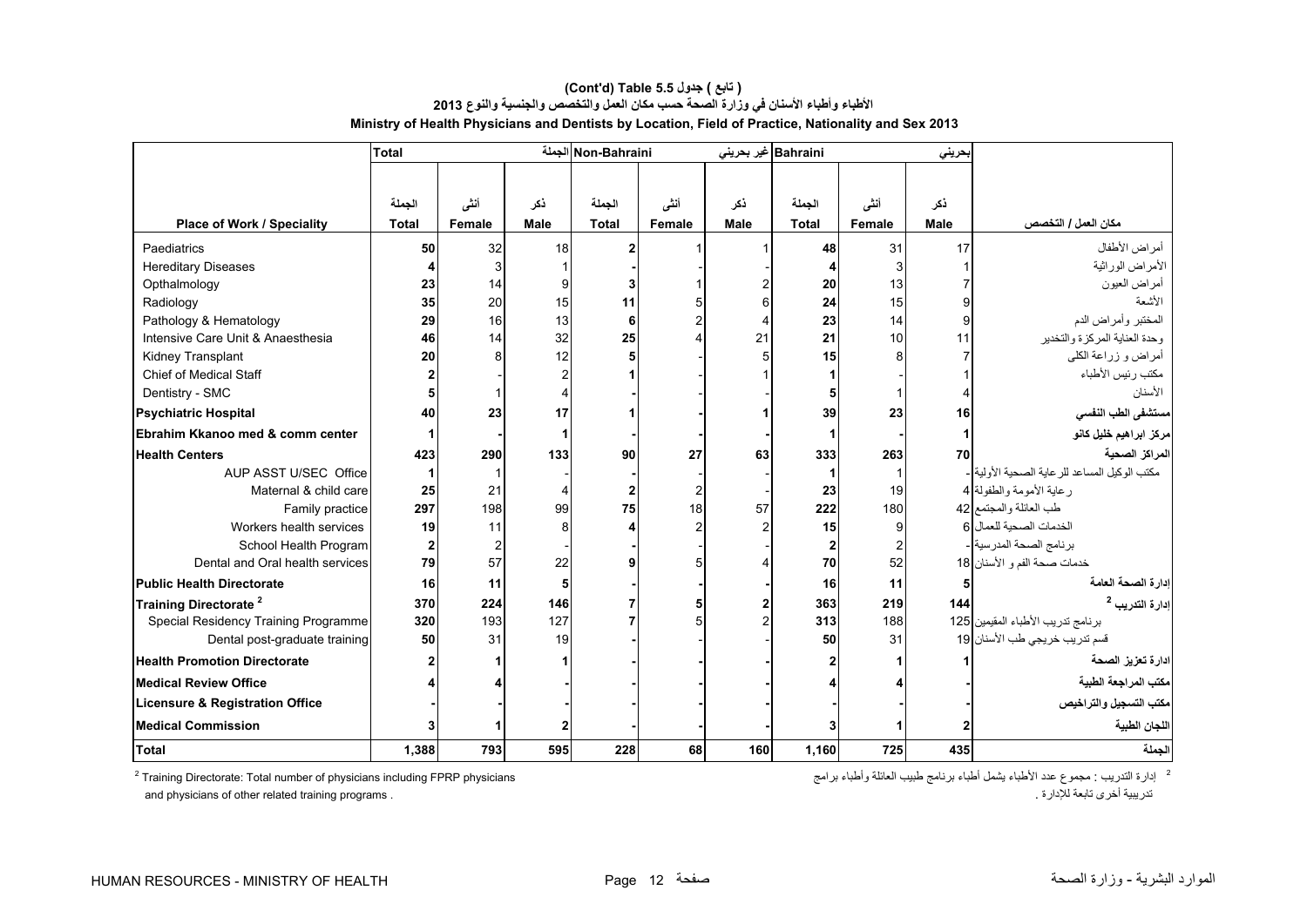<span id="page-11-0"></span>

|                                        |                 |              |                | غیر بحرینی |                 | بحريني         |                          |
|----------------------------------------|-----------------|--------------|----------------|------------|-----------------|----------------|--------------------------|
|                                        |                 |              | Non-Bahraini   |            | <b>Bahraini</b> |                |                          |
|                                        | $\frac{0}{0}$   |              |                |            |                 |                |                          |
|                                        | بحريني          | الجملة       | أنشى           | ذكر        | أنشى            | نكر            |                          |
| <b>Department</b>                      | <b>Bahraini</b> | <b>Total</b> | Female         | Male       | <b>Female</b>   | Male           | القسم                    |
| Office of Chief Executive              | 67              | 3            |                |            | 2               |                | مكتب المدير التنفيذي     |
| <b>Medical Records Section</b>         | 99              | 68           |                |            | 24              | 43             | قسم السجلات الصحية       |
| <b>Social Services</b>                 | 100             | 8            |                |            | 6               | $\overline{2}$ | الخدمات الأجتماعية       |
| Radiology (Technical)                  | 95              | 95           | $\overline{2}$ | 3          | 62              | 28             | الأشعة (الخدمات الفنية)  |
| Dietetic Unit                          | 68              | 19           | 5              |            | 9               | 4              | وحدة التغذبة             |
| <b>General Support Services</b>        | 100             | 1            |                |            |                 | $\mathbf 0$    | الخدمات المساندة العامة  |
| <b>Food Services</b>                   | 100             | 92           |                |            | 17              | 75             | خدمات الأطعمة            |
| <b>Domestic Services</b>               | 100             | 276          |                |            | 104             | 172            | خدمات التنظيفات          |
| Physiotherapy                          | 100             | 51           |                |            | 30              | 21             | العلاج الطبيعي           |
| <b>General Services Section</b>        | 99              | 121          |                |            | 5               | 115            | قسم الخدمات العامة       |
| <b>Limited Private Practice</b>        | 100             | 5            |                |            |                 | 1              | الطب الخاص المحدود       |
| Central Sterilization Support Unit     | 100             | 59           |                |            | 19              | 40             | وحدة التعقيم المركزية    |
| <b>Medical Support Services</b>        | 100             | 4            |                |            | 3               |                | الخدمات الطببة المساندة  |
| Resources Management Section           | 100             | 3            |                |            |                 | 3              | قسم إدارة الموارد        |
| Medical Department *                   | 71              | 812          | 64             | 173        | 270             | 305            | الدائر ة الطبية *        |
| Pharmacy                               | 100             | 59           |                |            | 39              | 20             | الصيدلية                 |
| Laboratory                             | 94              | 148          | 5              | 4          | 98              | 41             | المختبر                  |
| Transport Services *                   | 100             | 56           |                |            |                 | 56             | خدمات المواصلات *        |
| Nursing Services *                     | 59              | 1,985        | 762            | 44         | 888             | 291            | خدمات التمريض *          |
| Engineering and Maintenance Services * | 95              | 120          |                | 6          | 2               | 112            | خدمات الهندسة والصيانة * |
| <b>Total</b>                           | 73              | 3,985        | 839            | 233        | 1,583           | 1,330          | الجملة                   |

## **جدول 06 Table القوى العاملة في مجمع السلمانية الطبي حسب الدائرة والجنسية والنوع <sup>2013</sup> Salmaniya Medical Complex Manpower by Department, Nationality and Sex 2013**

\* These services belong to Directorates other than Salmaniya Medical Complex .

\* ھذه الخدمات تابعة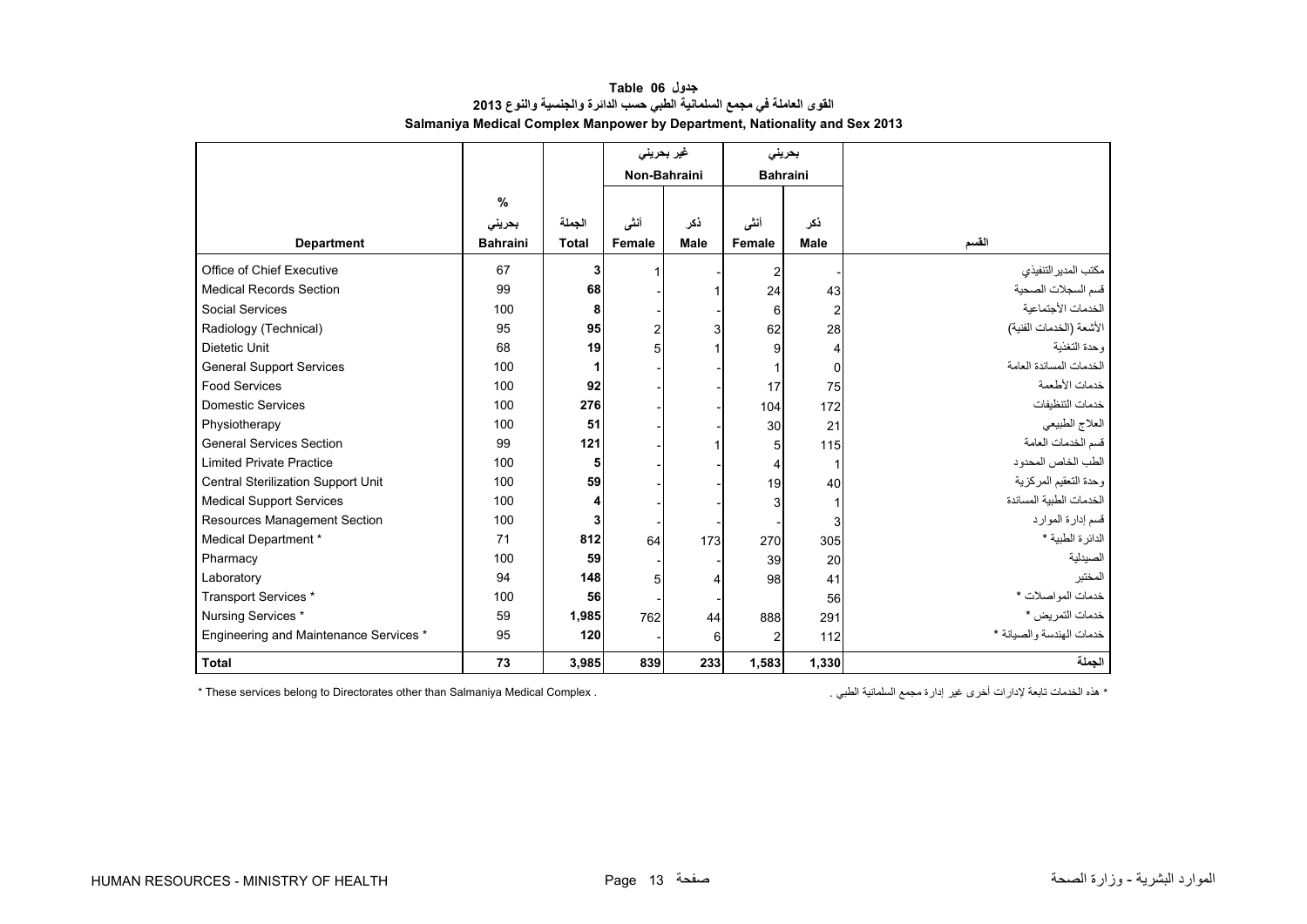<span id="page-12-0"></span>

|                                                    |                 |        |                | غیر بحرینی     |        | بحرينى          |                                             |
|----------------------------------------------------|-----------------|--------|----------------|----------------|--------|-----------------|---------------------------------------------|
|                                                    | $\%$            |        |                | Non-Bahraini   |        | <b>Bahraini</b> |                                             |
|                                                    | بحرينى          | الجملة | أنشى           | نكر            | أنشى   | نكر             |                                             |
| <b>Description</b>                                 | <b>Bahraini</b> | Total  | Female         | Male           | Female | Male            | البيان                                      |
| Primary Health Care & Public Health Administration | 100             | 410    |                | $\overline{2}$ | 135    | 273             | إدارة الصحة العامة                          |
| <b>Elderly Care Home Service</b>                   | 100             | 25     |                |                | 14     | 11              | ر عاية المسنين                              |
| School Health Program                              | 99              | 91     |                |                | 83     | $\overline{7}$  | برنامج الصحة المدرسية                       |
| <b>Health Centers Directorate</b>                  | 100             | 52     |                |                | 40     | 12              | إدارة المراكز الصحبة                        |
| Medical Services - Admin                           | 96              | 26     |                |                | 23     | $\overline{2}$  | الخدمات الطببة - الإدار ة                   |
| Oral & Dental Services - Admin                     | 90              | 31     |                | 3              | 20     | 8               | خدمات صحة الفم والأسنان - الإدارة           |
| Nursing Services - Admin                           | 100             | 5      |                |                | 5      |                 | خدمات التمر يض - الإدار ة                   |
| Health Promotion - Admin                           | 100             | 34     |                |                | 26     | 8               | تعزيز الصحة - الإدارة                       |
| <b>Health Region I</b>                             | 85              | 407    | 46             | 14             | 268    | 79              | المنطقة الصحية الأولى                       |
| <b>Medical Services</b>                            | 73              | 64     | 4              | 13             | 32     | 15              | الخدمات الطنبة                              |
| Oral & Dental Services                             | 94              | 49     | $\overline{2}$ |                | 40     | 6               | خدمات صحة الفم و الأسنان                    |
| <b>Nursing Services</b>                            | 72              | 138    | 38             |                | 96     | $\overline{4}$  | خدمات التمر بض                              |
| Adminstrative & Allied Health Services             | 99              | 156    | $\overline{2}$ |                | 100    | 54              | الخدمات الإدار بة و الخدمات الطببة المساندة |
| <b>Health Region II</b>                            | 85              | 444    | 48             | 18             | 276    | 102             | المنطقة الصحبة الثانية                      |
| <b>Medical Services</b>                            | 78              | 67     | $\overline{7}$ | 8              | 40     | 12              | الخدمات الطنبة                              |
| Oral & Dental Services                             | 100             | 42     |                |                | 32     | 10              | خدمات صحة الفم والأسنان                     |
| <b>Nursing Services</b>                            | 68              | 123    | 33             | 6              | 76     | 8               | خدمات التمر بض                              |
| <b>Adminstrative &amp; Allied Health Services</b>  | 94              | 212    | 8              | $\overline{4}$ | 128    | 72              | الخدمات الادار بة و الخدمات الطببة المساندة |
| <b>Health Region III</b>                           | 89              | 397    | 24             | 19             | 284    | 70              | لمنطقة الصحبة الثالثة                       |
| <b>Medical Services</b>                            | 76              | 78     | 4              | 15             | 50     | 9               | الخدمات الطنبة                              |
| Oral & Dental Services                             | 98              | 51     | 1              |                | 43     | $\overline{7}$  | خدمات صحة الفم و الأسنان                    |
| <b>Nursing Services</b>                            | 85              | 121    | 16             | $\overline{2}$ | 94     | 9               | خدمات التمر بض                              |
| Adminstrative & Allied Health Services             | 97              | 147    | 3              | $\overline{c}$ | 97     | 45              | الخدمات الإدار بة و الخدمات الطببة المساندة |
| <b>Health Region IV</b>                            | 83              | 435    | 54             | 18             | 296    | 67              | المنطقة الصحبة الر ابعة                     |
| <b>Medical Services</b>                            | 82              | 82     | 3              | 12             | 53     | 14              | الخدمات الطنبة                              |
| Oral & Dental Services                             | 94              | 53     | $\overline{2}$ |                | 43     | $\overline{7}$  | خدمات صحة الفم والأسنان                     |
| <b>Nursing Services</b>                            | 65              | 137    | 45             | 3              | 80     | 9               | خدمات التمر بض                              |
| Adminstrative & Allied Health Services             | 96              | 163    | $\overline{4}$ | $\overline{2}$ | 120    | 37              | الخدمات الإدارية والخدمات الطبية المساندة   |
| <b>Health Region V</b>                             | 86              | 345    | 33             | 14             | 197    | 101             | المنطقة الصحبة الخامسة                      |
| Medical Services *                                 | 76              | 58     | 3              | 11             | 37     | $\overline{7}$  | الخدمات الطببة *                            |
| Oral & Dental Services                             | 100             | 39     |                |                | 23     | 16              | خدمات صحة الفم و الأسنان                    |
| Nursing Services *                                 | 68              | 103    | 30             | 3              | 63     | $\overline{7}$  | خدمات التمر بض *                            |
| Adminstrative & Allied Health Services             | 100             | 145    |                |                | 74     | 71              | الخدمات الإدار ية و الخدمات الطبية المساندة |
| <b>Total</b>                                       | 89              | 2,702  | 207            | 88             | 1,667  | 740             | الجملة                                      |

### **جدول 07 Table القوى العاملة في إدارة المراكز الصحية حسب الجنسية والنوع <sup>2013</sup> Directorate of Health Centers Manpower by Nationality and Sex 2013**